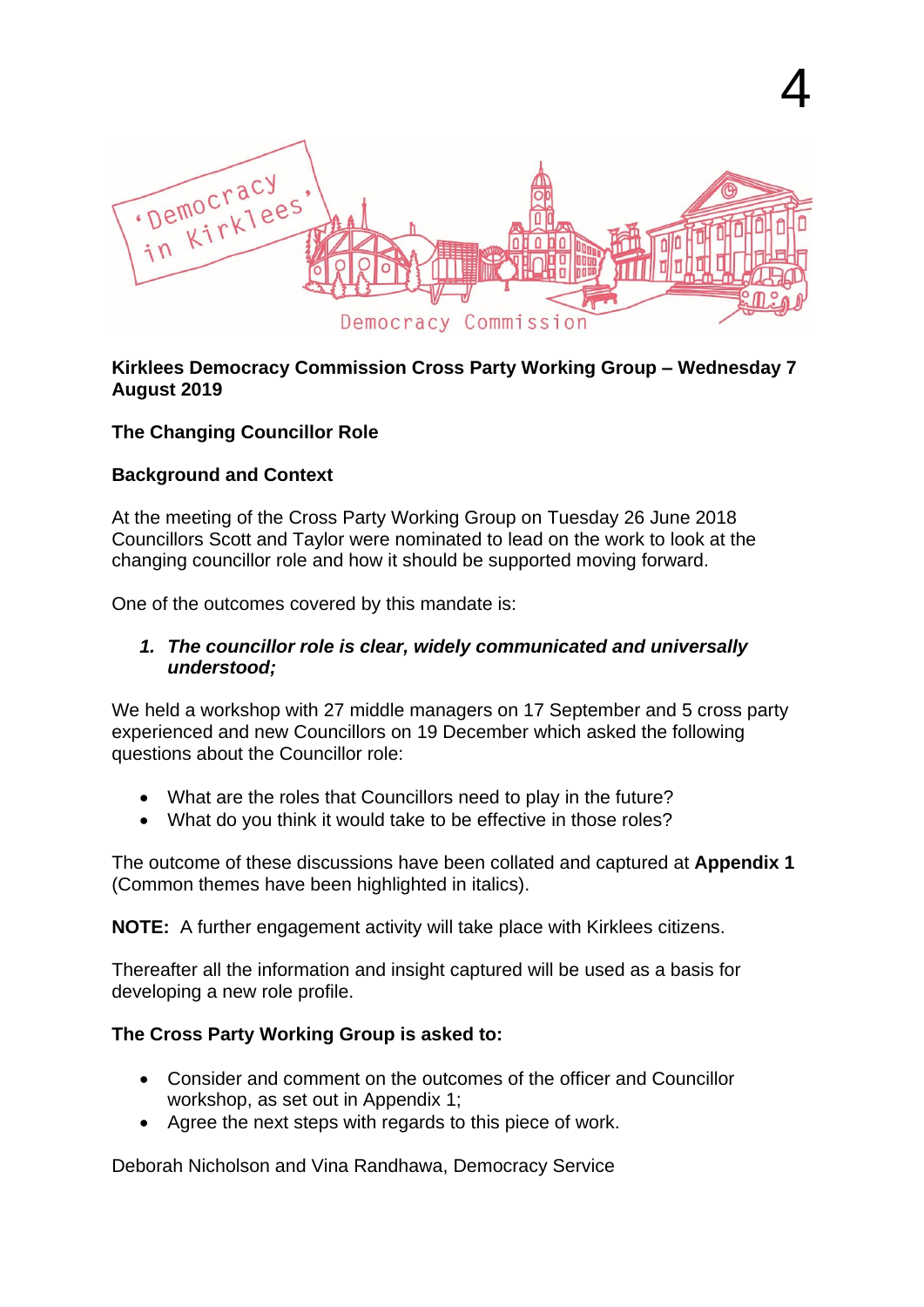

# **Appendix 1**

4

| <b>Councillor Role: Advocating &amp; Representing</b>                                                                                                                                                                                                                                                                                                                                                                                                                                                                                                                                                                                                                                                                           |                                                                                                                                                                                                                                                                                                                                                                                                                                                                                                                                         |  |
|---------------------------------------------------------------------------------------------------------------------------------------------------------------------------------------------------------------------------------------------------------------------------------------------------------------------------------------------------------------------------------------------------------------------------------------------------------------------------------------------------------------------------------------------------------------------------------------------------------------------------------------------------------------------------------------------------------------------------------|-----------------------------------------------------------------------------------------------------------------------------------------------------------------------------------------------------------------------------------------------------------------------------------------------------------------------------------------------------------------------------------------------------------------------------------------------------------------------------------------------------------------------------------------|--|
| Involves:                                                                                                                                                                                                                                                                                                                                                                                                                                                                                                                                                                                                                                                                                                                       | Involves:                                                                                                                                                                                                                                                                                                                                                                                                                                                                                                                               |  |
| <b>MIDDLE MANAGERS</b>                                                                                                                                                                                                                                                                                                                                                                                                                                                                                                                                                                                                                                                                                                          | <b>COUNCILLORS</b>                                                                                                                                                                                                                                                                                                                                                                                                                                                                                                                      |  |
| Being the voice of the community and<br>$\bullet$<br>building bridges across those<br>communities;<br>Collaborating and co-creating with<br>$\bullet$<br>organisations and communities;<br>Advocating for vulnerable individuals;<br>٠<br>Empowering communities to take<br>$\bullet$<br>decisions;<br>Speaking to people of all ages across<br>$\bullet$<br>the area;<br>Being visible and connecting and<br>$\bullet$<br>developing relationships with key<br>stake holders;<br>Getting the right thing for our 'area' in<br>$\bullet$<br>negotiations;<br>Doing things for the right reason and<br>$\bullet$<br>the good of the public;<br>Being genuinely representative<br>$\bullet$<br>(actively seek view/get out there) | Spokesperson of the Community;<br>$\bullet$<br>Working together - common causes;<br>$\bullet$<br>Ambassador for the area that you<br>$\bullet$<br>represent and Kirklees as a whole;<br>Dealing with a multitude of topics,<br>$\bullet$<br>juggling lots of things;<br>Enabler;<br>$\bullet$<br>Knowledgeable about your area;<br>$\bullet$<br>Act as an advisor;<br>$\bullet$<br>Mediator;<br>$\bullet$<br>Caseworker;<br>$\bullet$<br>Campaigner;                                                                                    |  |
| What it will take to be effective                                                                                                                                                                                                                                                                                                                                                                                                                                                                                                                                                                                                                                                                                               | What it will take to be effective                                                                                                                                                                                                                                                                                                                                                                                                                                                                                                       |  |
| Being well networked;<br>$\bullet$<br>Having insight into the communities<br>$\bullet$<br>represented (local intelligence - to<br>feed into redesign);<br>Signposting residents to council<br>services;<br>Using a range of approaches to<br>$\bullet$<br>engage and communicate e.g. Ward<br>forums, surgeries, door-knocking,<br>social media;<br>Working together as a team in the<br>ward;<br>Having good working relationships<br>with officers;                                                                                                                                                                                                                                                                           | Networking, motivating knowing who in<br>$\bullet$<br>the council to contact;<br>Getting around the area, going to<br>$\bullet$<br>regular meetings, liaising with schools,<br>try to find out local names for places;<br>Respect, knowing the area, networking<br>$\bullet$<br>skis, promotion skills, raising profile of<br>the area;<br>Know who to get the correct<br>$\bullet$<br>advice/experts in the field from, know<br>who to signpost people to for advice,<br>resource knowledge, up to date<br>phonefile or email address; |  |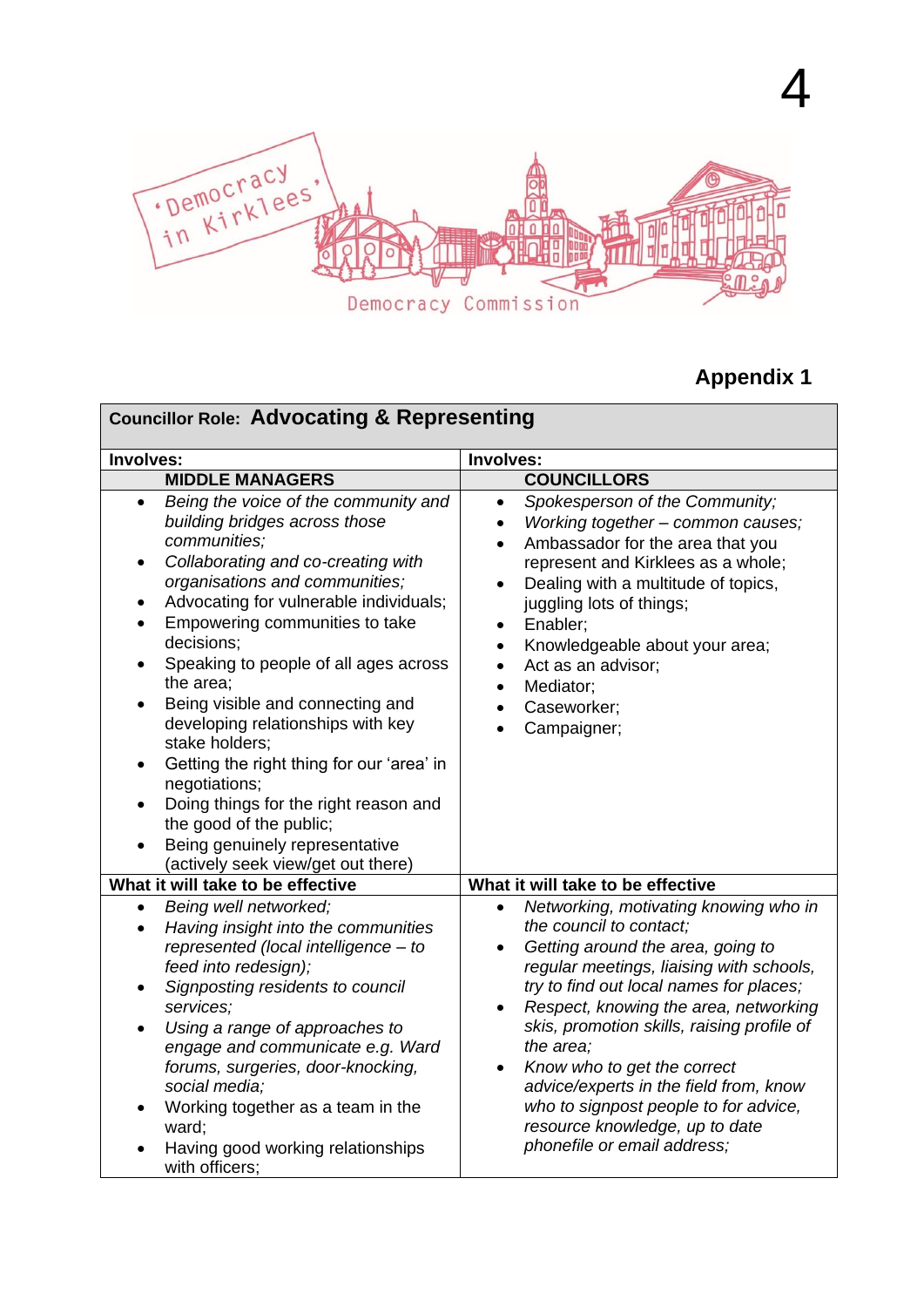| Being pro-active at a community<br>level;<br>Responding quickly;<br>Working to reasonable timescales<br>and planning ahead (be less knee-<br>jerky);<br>Challenging back to their<br>communities;<br>Knowing the patch and the place;<br>Linking between officers and<br>communities; | Understand the issue, who to approach,<br>IT skills, be approachable, honesty;<br>Communication - being approachable,<br>$\bullet$<br>flexible, having IT skills, face to face<br>meetings with officers and other Cllrs<br>e.g. ward meetings with highways;<br>Clear understanding of the end goal,<br>$\bullet$<br>social media/IT skills, communication<br>skills, networking skills, researching<br>skills and where to go for advice and<br>time management;<br>Time management, work and life<br>$\bullet$<br>balance, being flexible in your thinking,<br>multi-tasking, keeping records;<br>Public speaking, listening skills,<br>$\bullet$<br>preparation;<br>Remain neutral, be aware of your<br>$\bullet$<br>position, don't give an opinion, be aware<br>of your own safety when visiting<br>constituents, e.g. when dealing with<br>neighbour disputes etc; |
|---------------------------------------------------------------------------------------------------------------------------------------------------------------------------------------------------------------------------------------------------------------------------------------|---------------------------------------------------------------------------------------------------------------------------------------------------------------------------------------------------------------------------------------------------------------------------------------------------------------------------------------------------------------------------------------------------------------------------------------------------------------------------------------------------------------------------------------------------------------------------------------------------------------------------------------------------------------------------------------------------------------------------------------------------------------------------------------------------------------------------------------------------------------------------|
|                                                                                                                                                                                                                                                                                       |                                                                                                                                                                                                                                                                                                                                                                                                                                                                                                                                                                                                                                                                                                                                                                                                                                                                           |

| <b>Councillor Role: Working Constructively with Officers</b>                                                                                                                                                                                                                                                                                                                                                                                                                                                                          |                                                                                                                                                                                                                                                                                                                                                                                               |
|---------------------------------------------------------------------------------------------------------------------------------------------------------------------------------------------------------------------------------------------------------------------------------------------------------------------------------------------------------------------------------------------------------------------------------------------------------------------------------------------------------------------------------------|-----------------------------------------------------------------------------------------------------------------------------------------------------------------------------------------------------------------------------------------------------------------------------------------------------------------------------------------------------------------------------------------------|
| <b>Involves</b>                                                                                                                                                                                                                                                                                                                                                                                                                                                                                                                       | <b>Involves</b>                                                                                                                                                                                                                                                                                                                                                                               |
| Knowing the boundaries between<br>$\bullet$<br>officers and councillors;<br>Trusting officers as professionals;<br>$\bullet$<br>Adhering to minimum standards and<br>$\bullet$<br>basic knowledge;<br>Being a critical friend to officers;<br>$\bullet$<br>Constructively challenging officers<br>$\bullet$<br>(where appropriate!);<br>Contributing to a relationship bad on<br>$\bullet$<br>mutual respect with officers;<br>Listening to officers;<br>$\bullet$<br>Involving officers in the development<br>$\bullet$<br>of ideas; | Officer/Councillor networks;<br>$\bullet$<br>Respect – public and officers – both<br>ways;                                                                                                                                                                                                                                                                                                    |
| What it will take to be effective                                                                                                                                                                                                                                                                                                                                                                                                                                                                                                     | What it will take to be effective                                                                                                                                                                                                                                                                                                                                                             |
| Having regular meetings and<br>$\bullet$<br>conversations with officers to build<br>relationships and develop a shared<br>understanding;<br>Acknowledging that officers are the<br>$\bullet$<br>professional "experts";<br>Being realistic in terms of timescales<br>and expectations;<br>Knowing the right officer at the right<br>$\bullet$<br>level;                                                                                                                                                                               | Great reliance on experienced officers;<br>٠<br>Officers are helpful and need to be;<br>$\bullet$<br>Officers must been treated with due<br>$\bullet$<br>respect and often they will go the extra<br>mile;<br>Officers must also respect Councillors<br>$\bullet$<br>and try and understand that they have a<br>multitude of roles and jobs that they do<br>both in and out of the authority; |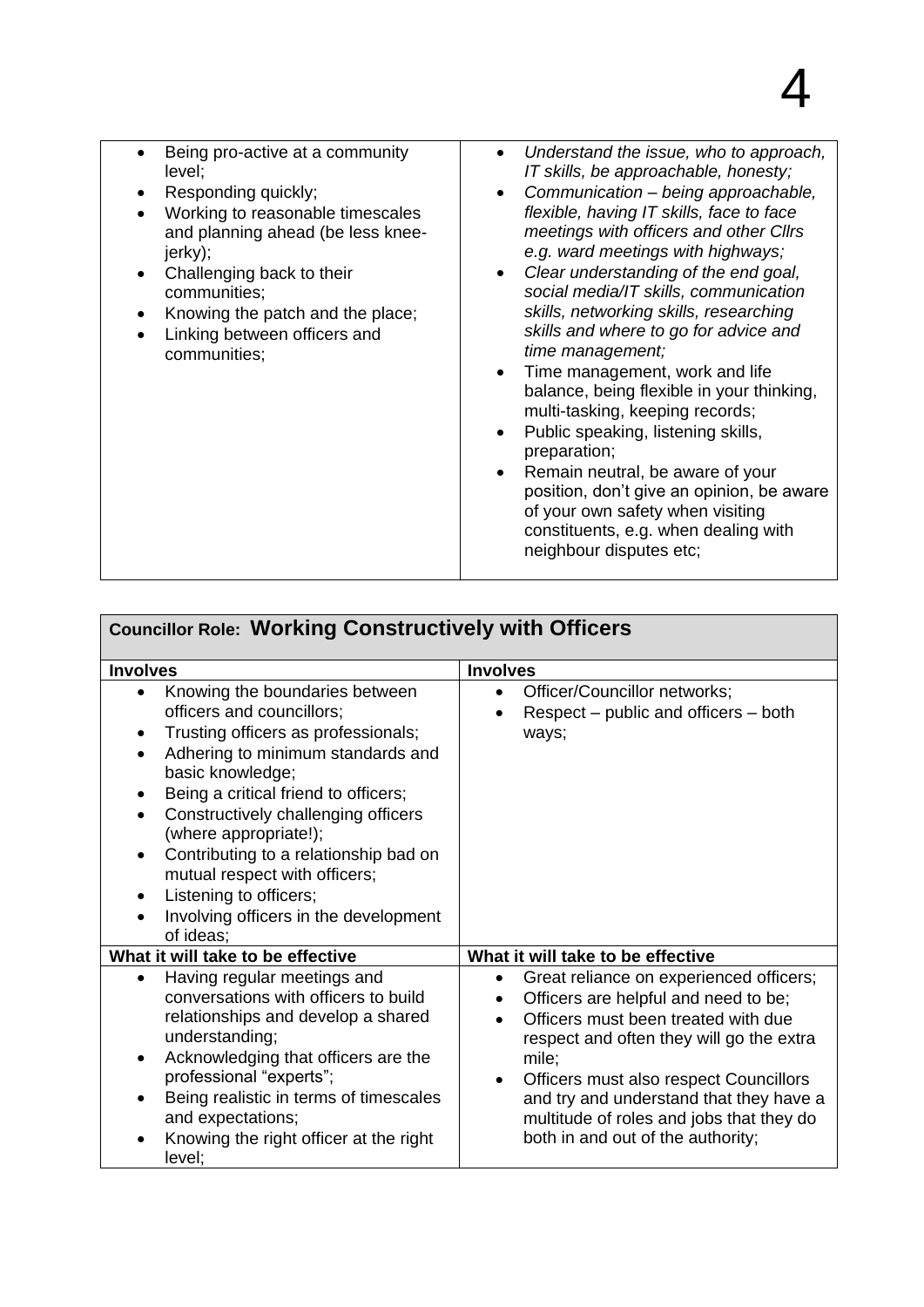| Asking the right question $-$ be clear<br>about what you want; |  |
|----------------------------------------------------------------|--|
| Being honest about what can and<br>can't be delivered;         |  |
| Modelling the expected standards<br>and behaviours;            |  |
|                                                                |  |

4

| <b>Councillor Role: Influencing and Making Decisions</b>                                                                                                                                                                                                                                                                                                                                                                                                                                                                                                                |                                                                                                                                                                                                                                                                                                                                                                                                                                              |
|-------------------------------------------------------------------------------------------------------------------------------------------------------------------------------------------------------------------------------------------------------------------------------------------------------------------------------------------------------------------------------------------------------------------------------------------------------------------------------------------------------------------------------------------------------------------------|----------------------------------------------------------------------------------------------------------------------------------------------------------------------------------------------------------------------------------------------------------------------------------------------------------------------------------------------------------------------------------------------------------------------------------------------|
| <b>Involves</b>                                                                                                                                                                                                                                                                                                                                                                                                                                                                                                                                                         | <b>Involves</b>                                                                                                                                                                                                                                                                                                                                                                                                                              |
| Using evidence to make informed<br>$\bullet$<br>decisions;<br>Influencing and being involved in<br>$\bullet$<br>decision making, even when not a<br>Cabinet member;<br>Working together for common causes<br>(and work across political<br>boundaries);<br>Being entrepreneurial and ambitious;<br>٠<br>Compromising and work in<br>partnership (and know how to do this<br>well);<br>Innovating and not jumping to<br>$\bullet$<br>solutions;<br>Informing debate and compromise;<br>Ensuring community priorities and<br>aspirations are fed into decision<br>making; | Decision maker;<br>$\bullet$<br>No money - apologise;<br>$\bullet$<br>Debate and compromise;<br>$\bullet$                                                                                                                                                                                                                                                                                                                                    |
| What it will take to be effective                                                                                                                                                                                                                                                                                                                                                                                                                                                                                                                                       | What it will take to be effective                                                                                                                                                                                                                                                                                                                                                                                                            |
| Having a long term strategy for your<br>$\bullet$<br>area i.e. knowing the vision and<br>values of the 'place';<br>Understanding and communicating<br>$\bullet$<br>the impact that decisions will have;<br>Delegating powers to multi-<br>$\bullet$<br>disciplinary community based forums;<br>Providing officers with an insight into<br>$\bullet$<br>the community needs;<br>Listening to officers who can advise<br>$\bullet$<br>and provide options (& risks);<br>Being prepared to listen & take<br>advice, and consider options;                                  | Be open about the demands on the<br>Council budgets by sometimes being<br>inventive Councillors can often find<br>another way;<br>That ultimately we are a political<br>organisation, we respect advice given,<br>but the buck stops with us. So we must<br>be brave and take decisions which are<br>sometimes upsetting;<br>Life is a compromise, debating is good<br>because occasionally ideas can spring<br>from the most barren source; |

| <b>Councillor Role: Being Political</b> |                         |
|-----------------------------------------|-------------------------|
| <b>Involves</b>                         | <b>Involves</b>         |
| Balancing politics and strategy;        | • Political campaigner; |
| Being party political whilst still      |                         |
| focussing on the task / issue;          |                         |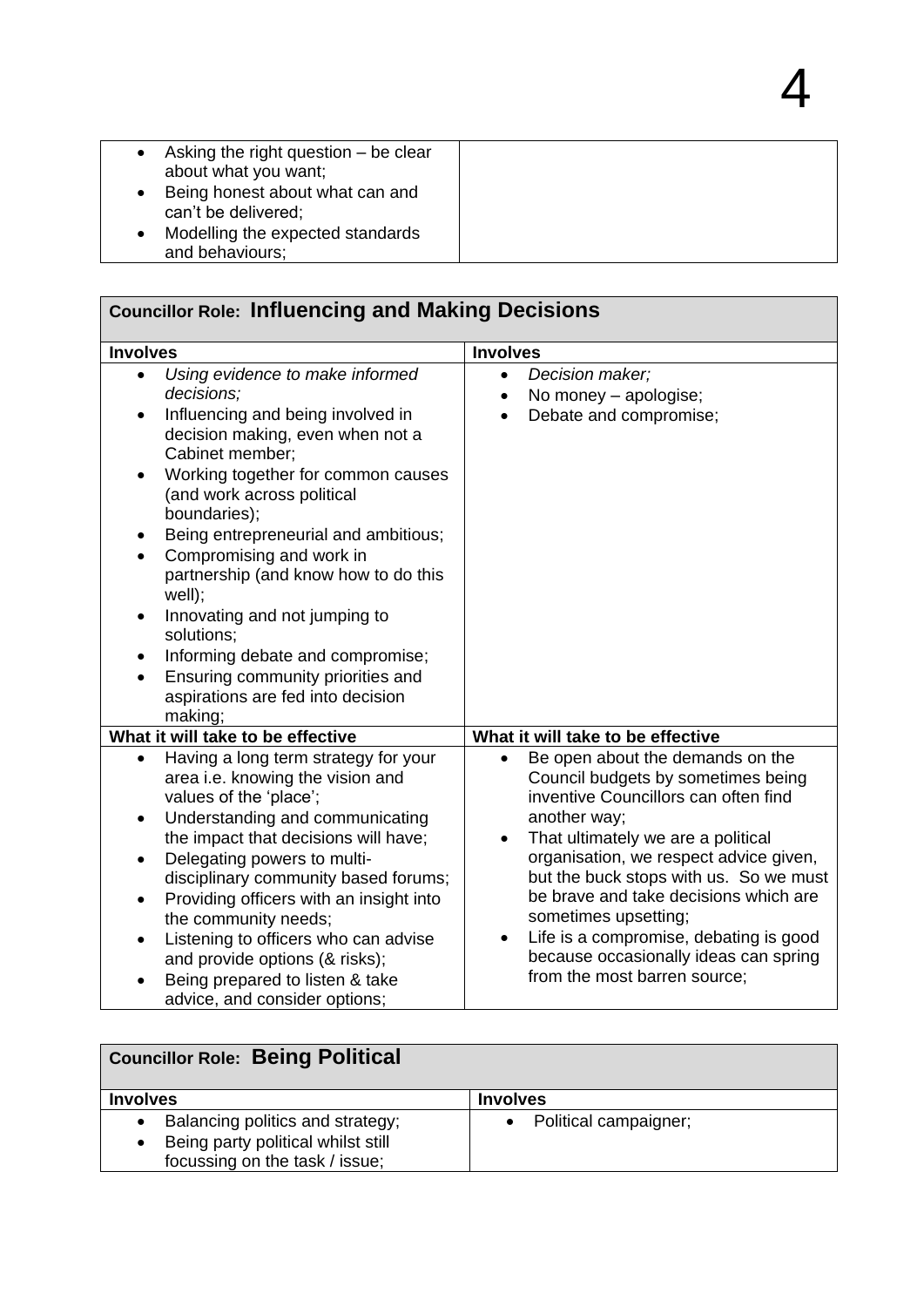| Sometimes looking to work on a cross<br>$\bullet$  |                                               |
|----------------------------------------------------|-----------------------------------------------|
| party basis to find system wide                    |                                               |
| solutions;                                         |                                               |
| Giving things time to embed and see                |                                               |
| the results - don't keep changing                  |                                               |
| direction;                                         |                                               |
| Long term planning/vision and                      |                                               |
| recognising the time these need to be              |                                               |
| delivered;                                         |                                               |
| Taking ownership;                                  |                                               |
| What it will take to be effective                  | What it will take to be effective             |
| Not involving officers in the party<br>$\bullet$   | We never stop campaigning in one<br>$\bullet$ |
| politics;                                          | form or another;                              |
| Understanding that officers have<br>$\bullet$      | We are political animals and have             |
| different levels of political                      | different views on many things whether        |
| understanding;                                     | it be strategically, letters, leaflets,       |
| Working with officers to develop their             | telephone;                                    |
| understanding of politics – in a non-              | Meeting people on the bus/trains in the       |
| political way;                                     | shops on just walking about in the            |
| Being outcome focused and not                      | street;                                       |
| politically focused;                               | How we illustrate the difference<br>$\bullet$ |
| Understanding that officers are                    | between us and depending on the               |
| working across the whole council and               | circumstances, how we may have to             |
| not just for their ward;                           | compromise to get policies through;           |
| Balancing the local focus vs borough               |                                               |
| wide focus;                                        |                                               |
| Working together across wards;<br>$\bullet$        |                                               |
| Recognising that every area won't get<br>$\bullet$ |                                               |
| the same level of resources/prioritising           |                                               |
| the resources/long term planning;                  |                                               |
| Knowing when to play politics and<br>$\bullet$     |                                               |
| when to put it aside for the greater               |                                               |
|                                                    |                                               |
| good;                                              |                                               |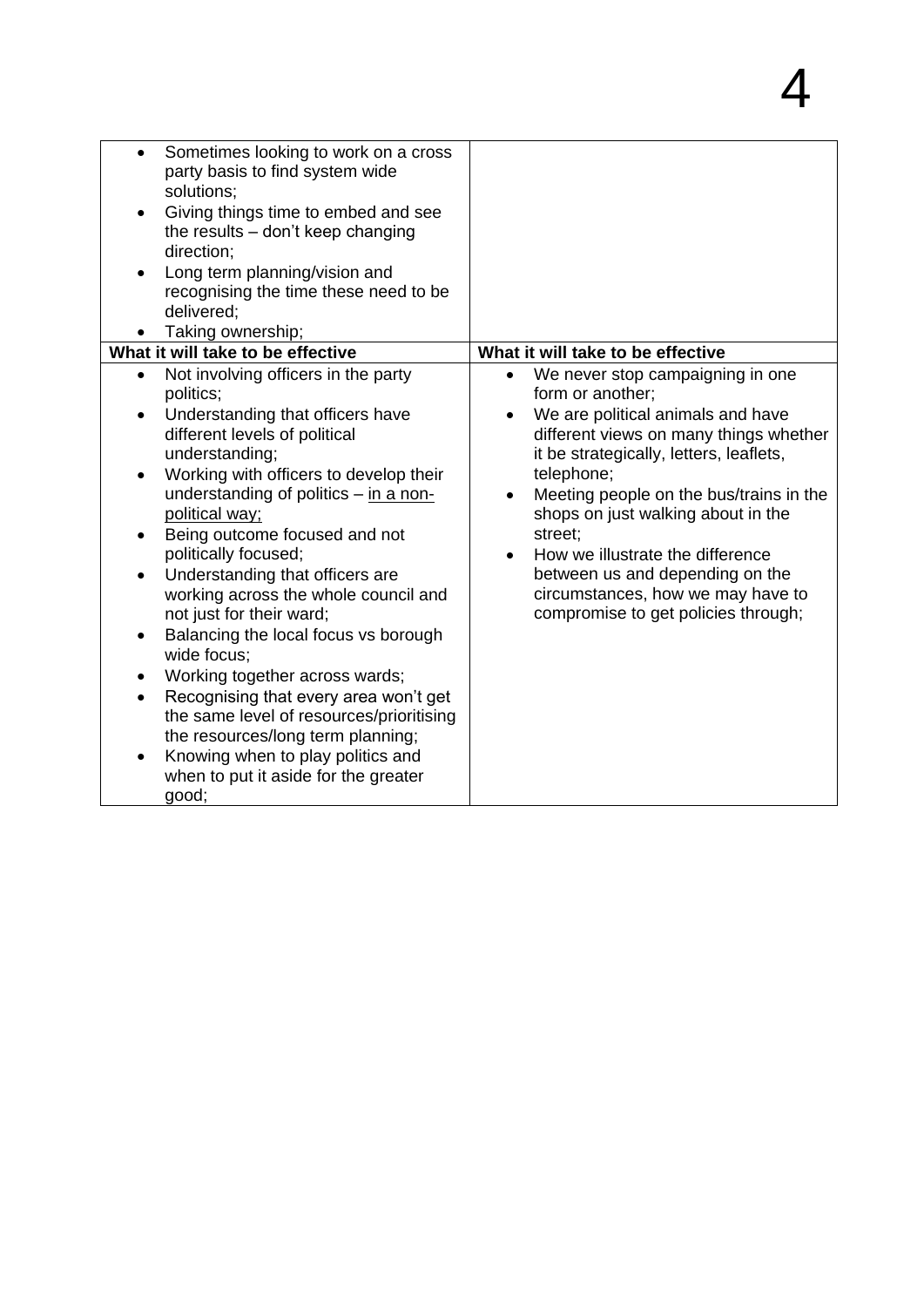#### **Involves Involves** • Being an ambassador for Kirklees; Being part of cross party working for the good of local communities; • Understanding and being involved in setting priorities for the council, including budget setting; • Playing a part in regional leadership: • Representing Kirklees regionally and nationally; • Not insisting on purely local solutions where Kirklees wide solutions may provide better outcomes; • Leading medium to long term strategic planning for the area; Knowing, linking and engaging with partners; • Balancing Kirklees wide with ward level strategy and priorities; • Develop networks; • Leader of the community; • Networking with Councillors from other local authorities; **What it will take to be effective What it will take to be effective** • Knowing 'your patch'; Knowing who the key partners and stakeholders are; Understanding the holistic needs of the council and its communities; • Understand the wider regional context and the benefits for Kirklees and your Ward; Having a long term vision and goals for you Ward and allowing time to come to fruition (>1 year); Being business like, innovative and consistent in approach;

 Understanding the opportunities of place based working;

| <b>Councillor Role: Core Expectations and Personal Development</b>                                                                                                                                                                                                                                                                                   |                                                                                                                                   |
|------------------------------------------------------------------------------------------------------------------------------------------------------------------------------------------------------------------------------------------------------------------------------------------------------------------------------------------------------|-----------------------------------------------------------------------------------------------------------------------------------|
| <b>Involves</b>                                                                                                                                                                                                                                                                                                                                      | <b>Involves</b>                                                                                                                   |
| Following standards and protocols;<br>Being open and committed to<br>٠<br>personal development and challenge;<br>Fulfilling the whole of the role;<br>Having passion for the role;<br>Being open and committed to<br>$\bullet$<br>personal development and challenge;<br>Being IT savvy and digitally literate;<br>Being accessible to constituents; | Standards and protocols;<br>$\bullet$<br>Training and development - never<br>$\bullet$<br>stops;<br>Acting in a professional way; |

## **Councillor Role: Leadership and Partnership Working**